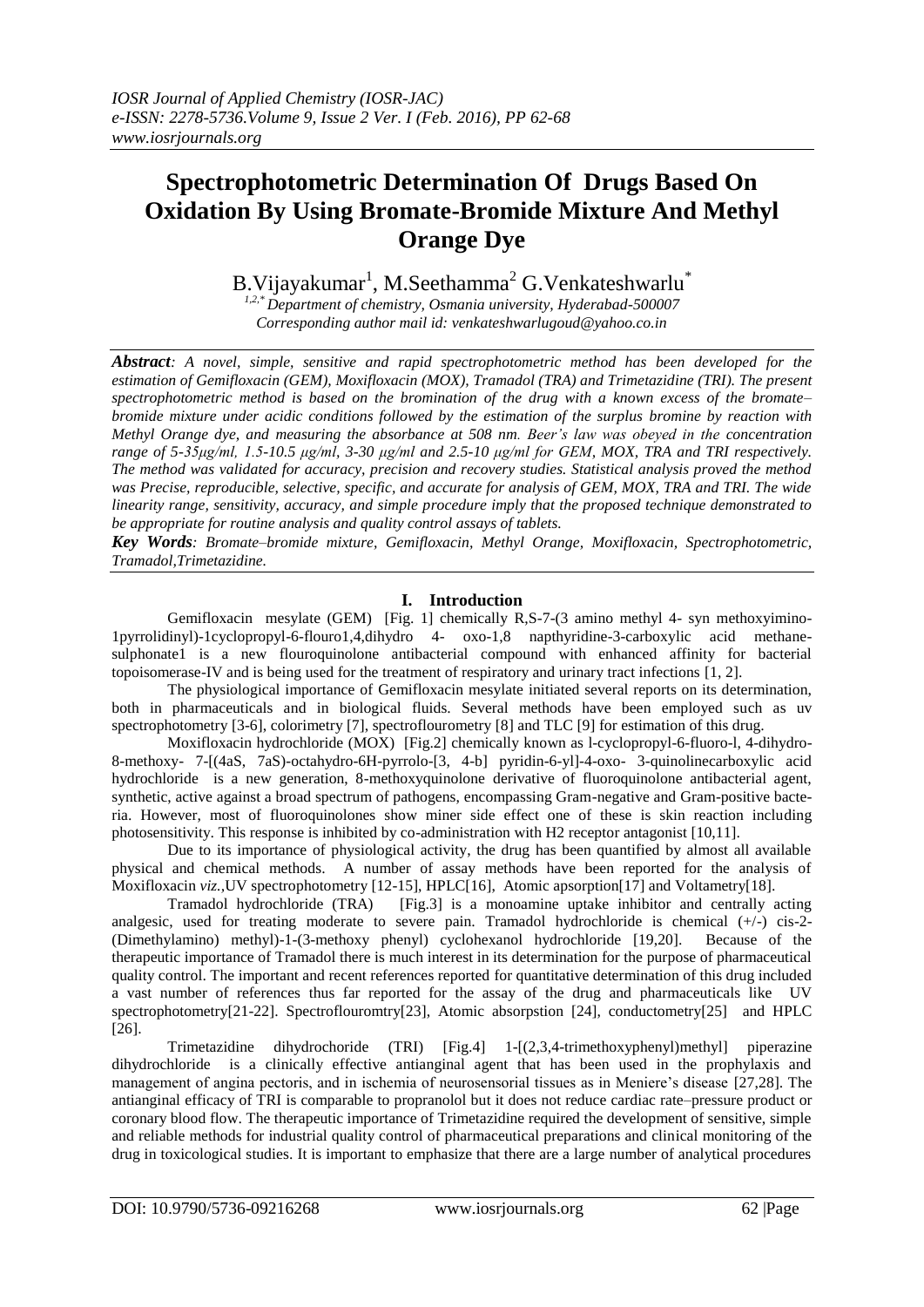reported and these references cited almost all earlier methods of analysis of this drug such as RP-HPLC[29- 30],UV [31-32], LC-MS[33] and HPLC with Spectroflourometry[34].

Through survey of literature revealed that the above mentioned four drugs have not been quantified by oxidation with using bromate bromide mixture in acidic media.

## **II. Experimental**

#### **2.1. Instrument:**

All absorbance measurements were recorded on Shimadzu 140 double beam spectrophotometer as well as on Thermo Nicolet 100 & Elico 159 UV- Visible single beam spectrophotometers using matched pair of Quartz cells of 10mm path length.

#### **2.2. Reagents And Chemicals:**

Bromate–bromide mixture, Prepared by dissolving 100 mg of  $KBrO<sub>3</sub>$  (S. d. Fine Chem., India) and 1 g of KBr (S. d. Fine Chem., India) in water and diluting to one liter in a valumetric flask . The solution was appropriately diluted to obtain 10  $\mu$ gml<sup>-1</sup> of solution, with reference to potassium bromate.

Metyl Orange (500  $\mu$ gml<sup>-I</sup>), A 500  $\mu$ gml<sup>-1</sup> stock solution was prepared by dissolving 58.82 mg of the dye (S. d. Fine Chem. Mumbai, India, 85 % dye content) in water and diluting to the mark in a 100 ml valumetric flask. This was appropriately diluted to obtain a 50  $\mu$ gml<sup>-1</sup> solution

Hydrochloric acid solution (5M), Prepared by diluting the appropriate volume of concentrated acid (Quligens Fine Chemicals, India) with water.

The pharmaceutical grade drugs were supplied by Arabindo pharmaceuticals and hetero drugs Pvt.Lmt Hyderabad. A stock standard solution of drugs were prepared by dissolving accurately weighed 20 mg of pure drug in water and diluting to 100 mL in a calibrated flask with double distilled water. these drug sloutions further diluted to get working concentraion.

All the employed chemicals were of Analytical grade and double distilled water was used throughout the study.

#### **III. Assay Method**

Different aliquots of a standard solutions of  $1-7$  ml of  $5\mu\text{g}m\text{l}^{-1}$  Gem, 1-7 ml of 1.5  $\mu\text{g}m\text{l}^{-1}$  Mox, 1-4 ml of 2.5µgml<sup>-1</sup> Tri and 0.5-5 ml of 6µgml<sup>-1</sup> Tra were accurately weighed and transferred into a different series of 10 ml volumetric flasks and to each flask was then added 1ml of 5Mhydrochloric acid followed by 1 ml of the bromate–bromide reagent (10  $\mu$ g ml<sup>-1</sup> w. r. to KBrO<sub>3</sub>). The flasks were stoppered, the contets mixed well and allowed to stand for 5 min with occasional shaking. Finally, 1 ml of 50  $\mu$ g ml<sup>-1</sup> Methyl Orange solution was added to each flask, diluted to the mark with water, mixed well and the absorbance of each solution was measured at 508 nm against a water blank after 5 minutes. calibration graphs were prepared by plotting the absorbance *versus* the concentration of drug (Fig. 5 - Fig. 8). The concentration of the unknown was read from the calibration graph or calculated from the regression equation derived from Beer's law [Table 1].

#### **4.1. Gemifloxacin:**

## **IV. Procedure For The Tablets**

One tablet of Eg 1 containing 320 mg of Gemifloxcin was weighed and powder equivalent to 50mg was taken in a 50ml volumetric flask and it was dissolved and diluted up to the mark with doubled distilled water. The resultant solution was sonicated for 5 minutes. The solution was then filtered using Whatman filter paper No.41. From the filtrate, appropriate dilutions were made in distilled water to obtain the desired concentration.

#### **4.2. Moxifloxacin:**

One tablet (Moxicip-400mg) was powdered, weighed and average weight of the tablets was determined. An amount of powder equivalent to 100 mg of Moxifloxacin was taken into a 100ml volumetric flask. The residue was filtered on Whatman No. 41 filter paper and washed with doubly distilled water. This solution was further diluted as necessary to complete the analysis following the recommended procedures

#### **4.3. Tramadol:**

Ten tablets of tramadol HCl (Dolotram: 20mg) were weighed and finely powdered in a glass mortar. Tablet powder equivalent to 100 mg of TH was weighe d accurately and taken into 100 mL volumetric flask. The drug was dissolved in distilled water and the volume was made up to the mark. The solution was suitably diluted and assayed as under the respective assay procedure described for the preparation of calibration curves for both the methods.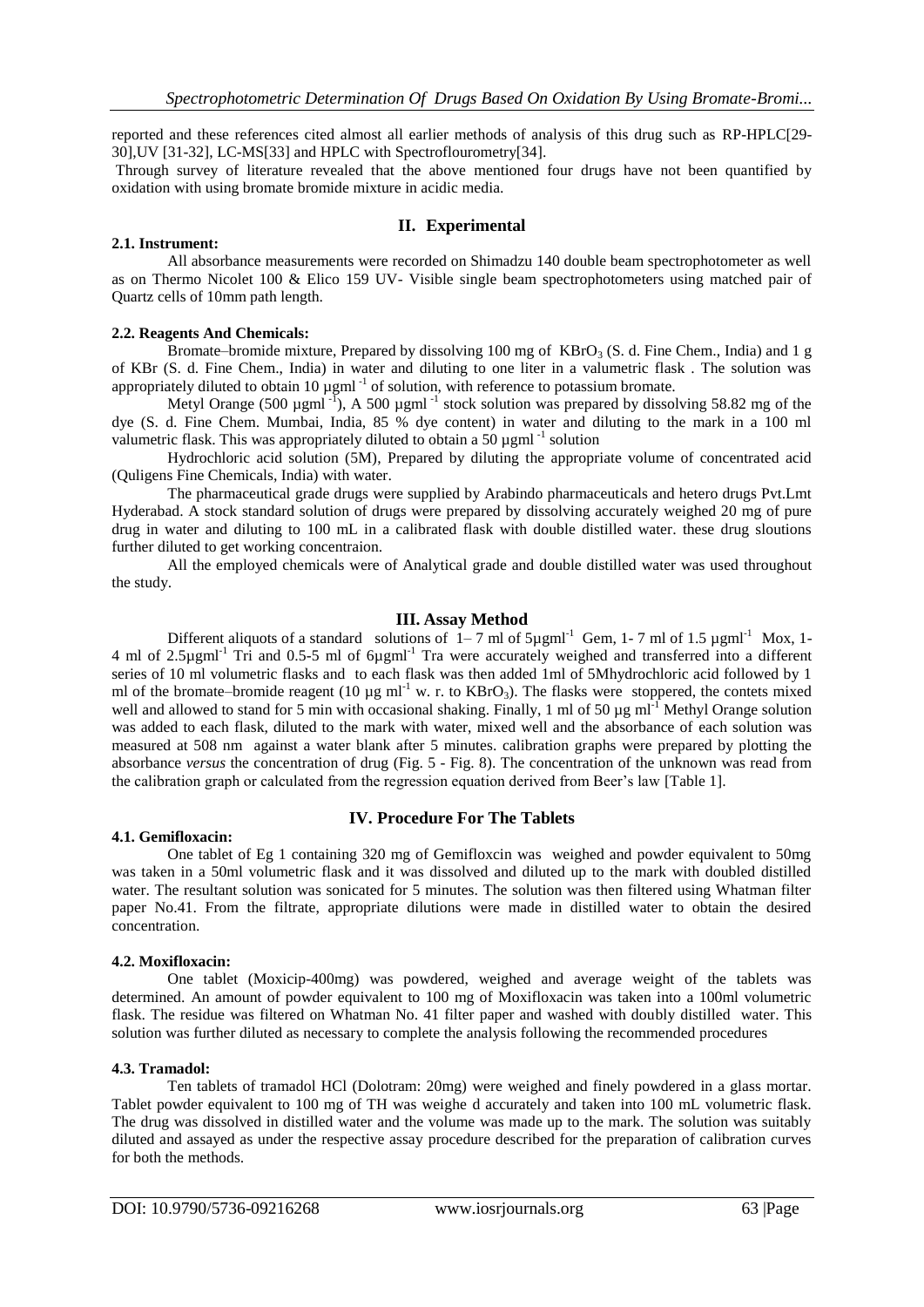## **4.4.Trimetazidine:**

Five tablets of Carvidon, each contains 20mg were crushed and finely powdered. A portion of the powder, equivalent to the average weight of 100mg of Trimetazidine was transferred to a 100 ml volumetric flask and dissolved in 50 ml doubly distilled water. The content was shaken for 15–20 min; the volume was diluted to the mark with water, mixed well and filtered using a Whatmann No. 42 filter paper. The first 10 mL portion of the filtrate was discarded and a suitable aliquot of the filtrate was diluted appropriately with water to get required concentration for the assay.

## **V. Results And Discussion**

Bromate-bromide mixture in acid medium shows as an equivalent solution of bromine and has been widely used for the assay of several organic and bio active pharmaceutical compounds [35-40]. The proposed method describes the in situ generation of bromine by the action of the hydrochloric acid on bromate-bromide mixture. In the present method varying concentrations of drug solutions were reacted with a fixed and known excess amount of bromate-bromide mixture in hydrochloride acid medium and after a predetermined time, then the un reacted bromine is determined by treating with a known fixed amount of methyl orange and measuring the absorbance at 508nm. A linear relation has been found between absorbance and concentration of drugs which formed the basis for quantification of the drug.

A preliminary showed that 1 ml of 50 ugml methyl orange acid form in a total volume of 10 ml produced a maximum absorbance at 508nm.This colour was completely and irreversibly bleached by 1 ml of  $10 \text{ µgml}^{-1}$  of KBrO<sub>3</sub> in the presence of of excess of bromide in hydrochloric acid medium hence different amounts of drugs were reacted with 1 ml of  $KBrO<sub>3</sub>$  (plus excess of  $KBr$ ) and after the bromination was judged complete, the surplus bromine (in situ generated) was determined by treating with 1 ml of 50  $\mu$ gml<sup>-1</sup> of methyl orange and measuring the absorbance at 508 nm this enabled to determine the concentration of drug which could be quantified.

# **VI. Optimization Of Experimental Variables**

## **6.1.Effect Of Acid Concentration:**

The effect of acid concentration on the measured species was investigated by following the assay procedures. The effect of 1 mL of HCl of different concentrations (1.0, 2.0, 3.0, 4.0, 5.0 and 10.0 M) was studied by measuring the absorbance of the colored product using a fixed concentration of dugs 10.0  $\mu$ g mL<sup>-1</sup> of GEM, 5  $\mu$ g mL<sup>-1</sup> of MOX, 25  $\mu$ g mL<sup>-1</sup> of TRA and 4  $\mu$ g mL<sup>-1</sup> of TRI, it is clear that the absorbance of the colored product remained constant with 1.0 mL of 3 to 10 M HCl. Therefore, 1.0 mL of 5.0 M HCl was selected for method.

## **6.2. Reaction Time And Color Stability:**

The effect of time on the reaction between drugs and bromate-bromide mixture in the presence of HCl was studied by keeping all other reaction conditions unchanged. The absorbance of the colored species was measured after different reaction times (5.0-45.0 min) and the results showed that the reaction was complete within 15 minutes and remained stable for at least 1 h.

## **VII. Analytical Parameters**

The standard calibration curves under the optimum experimental conditions were constructed by plotting the absorbance vs. concentration. A linear correlation was found between absorbance at  $\epsilon$  max and concentration of drugs in the concentration ranges given in Table 2. The graphs are described by the regression equation:

 $Y = a + bX$ 

(where Y = absorbance; a = intercept; b = slope and X = concentration in  $\mu\alpha/L$ ). The regression parameters such as slope (b), intercept (a) and correlation coefficient (r) are presented in Table 2. The molar absorptivity  $(\epsilon)$ , Sandell's sensitivity, limits of detection (LOD) and quantitation (LOO) of method is also given in Table 2. The high values of €, low values ofSandell's sensitivity, LOD and LOQ values indicate the high sensitivity of the proposed methods

The accuracy and precision of the methods were established by analyzing the pure drug solution at 6 different levels (with working limits). The relative error (%) which is a measure of accuracy & RSD (%) a measure of precision are summarized in Table 2 and reveal the high accuracy and precision of the methods.

## **VIII. Robustness And Ruggedness**

The robustness of the methods was evaluated by making small incremental changes in the volume of acid and reaction time, and the effect of the changes on the absorbance of the measured species was studied. The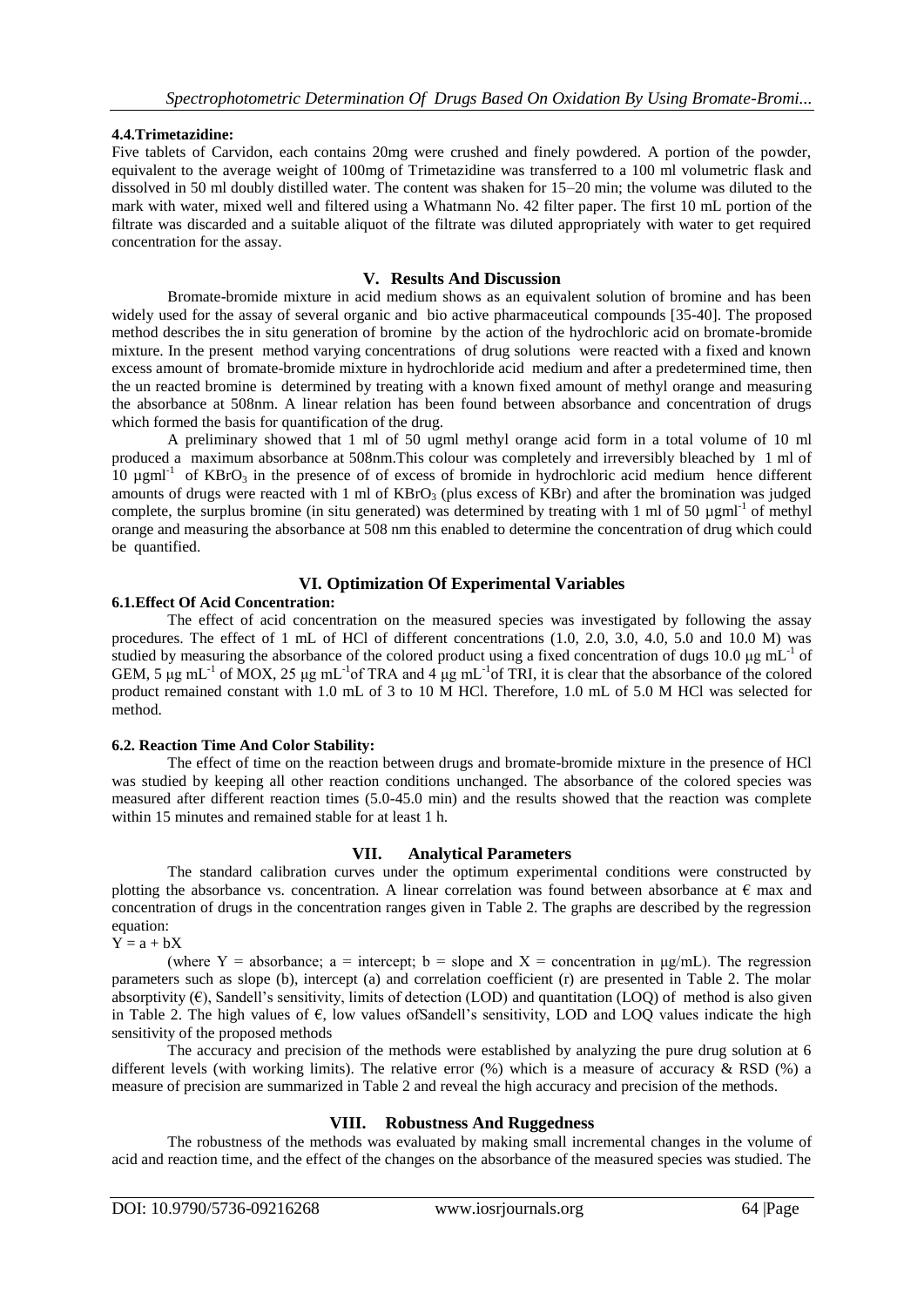changes had negligible influence on the results as revealed by small intermediate precision values expressed as %RSD .

Method ruggedness was expressed as the %RSD of the same procedure applied by four different analysts as well as using three different cuvettes. . Further t-test and F-test values have also been calculated using a standard reference method. The t-test and F-test values are less than their permissible range indicating high accuracy and precision of the method(Table 2).

## **IX. Application To Formulations**

The proposed method was applied to the determination of pharmaceutical tablets and purchased from local stores. The tablet solution containing drug in the Beer's law limits were chosen. To assess the precision each tablet analysis was repeated at least 6 times and accuracy is estimated in terms of percent recovery and percent RSD. Excellent percent recovery and RSD being less than 2 for each drug demonstrates applicability of the methods for pharmaceutical analysis, the obtained results (Table 3) were statistically compared with the reference method.

The results obtained by the proposed methods agreed well with those of the reference method. When the results were statistically compared with those of hthe reference method by applying the Student's t-test for accuracy and F-test for precision, the calculated Student's t-value and F-value at 95% confidence level did not exceed the tabulated values. Hence, no significant difference exists between the proposed methods and the reference method with respect to accuracy and precision

#### **X. Conclusion**

The useful method for the micro determination of drugs in bulk drug as well as in pharmaceutical formulations have been developed and validated as per the current ICH guidelines <sup>41</sup>. The methods use bromatebromide mixture as a green brominating reagent instead of hazardous liquid bromine.Some of the reported methods even though more sensitive, suffer from the disadvantages of a heating step. The proposed methods have the advantages of selectivity and easily adaptable to routine analysis. Moreover, they are free from complicated analytical procedures such as heating or extraction steps and are cost effective when compared to several non-spectrophotometric methods .

#### **Aknowledgement**

We are grateful to Head, Department of Chemistry,Osmania University for providing facilities. one of the authors B.Vijayakumar is thanksful to CSIR.

#### **References**

- [1]. J.J., Ball P., Mandell L. Clin. Ther (20020, 40, 639-652.
- [2]. Lowe M.N., Lamb H.M., Drugs (2000), 59,1137-1147.
- [3]. Abdel Wahed, Mohammed G.; El Sheikh, Ragaa; Gouda, Ayman A.; Abou Taleb, SayedJournal of Spectroscopy (New York, NY, United States) (2014), 917234/1- 917234/13.
- [4]. Hajera, Khan. International Journal of Research in Pharmaceutical and BiomedicalSciences (2012), 3(1), 90-95.
- [5]. Venkateshwarlu, G.; Sailaja, B. Asian Journal of Biochemical and PharmaceuticalResearch (2013), 3(3), 25-33.
- [6]. Tirupathi, B.; Venkateshwarlu, G. International Journal of ChemTech Research (2013), 5(5), 2243-2251.
- [7]. Paim, Clesio S.; Fuhr, Fernanda; Miron, Diogo S.; Steppe, Martin; Schapoval, Elfrides E. S. Journal of AOAC International (2014), 97(1), 94-98.
- [8]. Al-Tamimi, Salma Ali. Asian Journal of Chemistry (2013), 25(16), 9272-9276.
- [9]. Moussa, Bahia Abbas; Mahrouse, Marianne Alphonse; Hassan, Mahmoud Ali; Fawzy, Michael Gamal Analytical Chemistry: An Indian Journal (2013), 12(5), 165-176.
- [10]. J.A.B. Balfour, L.R. Wiseman. Drugs (1999), 57, 363–373.
- [11]. Balfour JAB, Lamb HM. Drugs (2000), 59, 115–139.
- [12]. Ramanna, P.; Saritha, B.; Sreenivasulu Reddy, T. International Journal for Pharmaceutical Research Scholars (2014), 3(3), 202- 207
- [13]. Soni, Ankit K.; Gohel, Mukesh; Thakkar, Vaishali; Baldaniya, Lalji; Gandhi, Tejal.,International Journal of Pharmacy and Pharmaceutical Sciences (2014), 6(8), 387-390.
- [14]. Damodar Reddy, K.; Sayanna, K.; Venkateshwarlu, G. IOSR Journal of Applied Chemistry (2014), 6(6), 08-14.
- [15]. Venkatesan, S.; Kannappan, N. Middle East Journal of Scientific Research (2014), 20(1), 82-87.
- [16]. Gouda, Ayman A.; Hashem, Hisham; Jira, Thomas Spectrochimica Acta, Part A: Molecular and Biomolecular Spectroscopy (2014), 130, 480-487.
- [17]. Abdellaziz, Lobna M.; Hosny, Mervat M. Analytical Chemistry Insights (2011), 6, 67-78.
- [18]. Trindade, M. A. G.; Cunha, P. A. C.; de Araijo, T. A.; da Silva, G. M.; Ferreira, V. S.Ecletica Quimica (2006), 31(1), 31-38. [19]. Martindale, The Complete Drug Reference, 33rd ed., Pharmaceutical Press, London(2002
- [19]. Martindale, The Complete Drug Reference, 33rd ed., Pharmaceutical Press, London(2002),89, [20]. Stefan G, Armin S. Clinical Pharmacokinetics (2007),43(13),879-923,2007.
- [20]. Stefan G, Armin S. Clinical Pharmacokinetics (2007),43(13),879-923,2007.
- [21]. Sayed, Mustafa; Bapat, Gauri; Inamdar, Nazma., Journal of Applied Pharmacy, (2014), 6(2), 210-216, 7 pp.. [22]. El-didamony, Akram M.; Khater, Hanaa M.; Ali, Ismail I. Journal of Pharmaceutical Education and Research (2013), 4(1), 54- 63.
- [23]. El-Didamony, Akram M.; Ali, Ismail I. Journal of Forensic Sciences (2013), 58(5), 322-1329.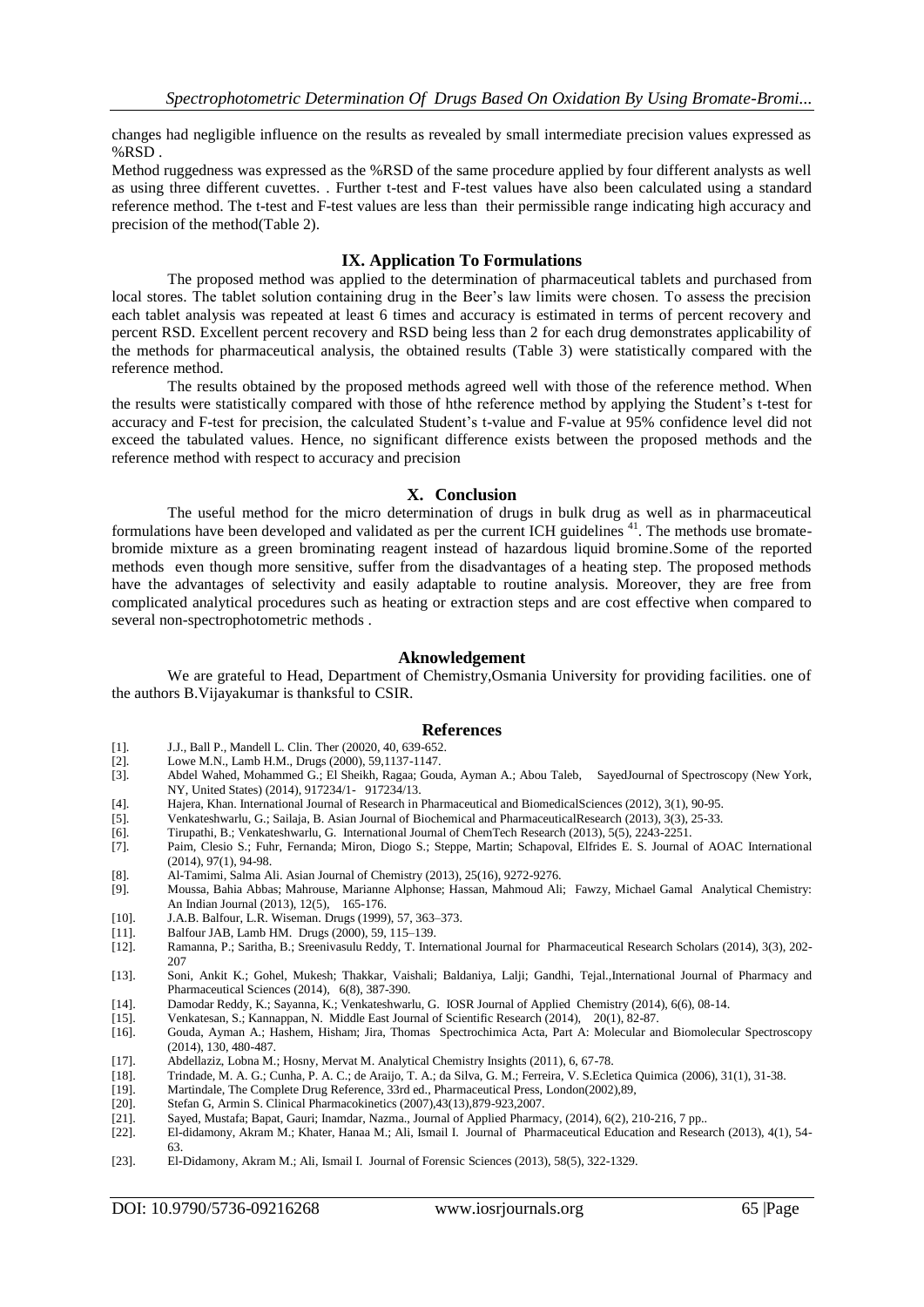- [24]. Anis, Sara M.; Hosny, Mervat M.; Abdellatef, Hisham E.; El-Balkiny, Mohamed N., Chemical Industry & Chemical Engineering Quarterly (2011), 17(3), 269-282.
- [25]. Hosny, Mervat M.; Anis Abdulwahab, Sara M.; Abdellatef, Hisham E.; El-Balkiny, Mohamed N.Analytical Chemistry: An Indian Journal (2011), 10(7), 419-429.
- [26]. Gan S H; Ismail R; Wan Adnan W A; Wan Z., Journal of chromatography. B, Analytical technologies in the biomedical and life sciences (2002), 772(1), 123-9.
- [27]. Harpey, C.; Clauser; P.; Labrid, C.; Freyria, J.L.; Poirier, J.P. Cardiovasc. Drug Rev (1989), 6, 292–312.
- [28]. J. Ancerewicz, E. Migliavacca, P.A. Carrupt, B. Testa,F. Bree, R. Zini, J.P. Tillement, S. Labidalle, D. Guyot,A.M. Chauvet-Monges, A. Crevat, A. Le Ridant, Free Radic. Biol. Med (1998), 25, 113-120.
- [29]. Maslarska, V. International Journal of Biology, Pharmacy and Allied Sciences (2014), 3(1), 1-7.
- [30]. Nagula, Sreelatha; Thota, Sridhar; Kumar, Venisetty Raj. Pharma Chemica (2014), 6(1), 149-154.
- [31]. Sailaja B and Venkateshwarlu G, Acta Biomedica Scientia 2014: 1(1), 1-5
- [32]. Krishnaiah Y S R; Karthikeyan R S; Gouri Sankar V; Satyanarayana V Journal of controlled release : official journal of the Controlled Release Society (2002), 81(1-2), 45-56.
- [33]. Zou Jianjun; Dai Li; Wang Guang Ji; Zhu Yubing; Fan Hongwei; Xiao Da Wei., Arzneimittel-Forschung (2008), 58(9), 429-34,
- [34]. Khedr Alaa; Sheha Mahmoud M; Darwish Ibrahim AJournal of chromatography., B, Analytical technologies in the biomedical and life sciences (2007), 856(1-2), 337-42.
- [35]. M. A. Laitinen, K. W. Boyer, Anal. Chem. (1972), 44, 920
- [36]. D. F. Boltz, Colorimetric Determination of Non-Metals, Interscience, New York, 1958
- [37]. K. Basavaiah, H. C. Premeela, Anal. Bioanal. Chem. (2003), 376, 879<br>[38]. K. Basavaiah, U. Chandrashekar, H. C. Prameela, P. Nagegowda, Acta
- [38]. K. Basavaiah, U. Chandrashekar, H. C. Prameela, P. Nagegowda, Acta Ciencia Indica Chem. **29**(2003) 25
- [39]. K. Basavaiah, H. C. Prameela, Science Asia (2003), 29, 147
- [40]. K. Basavaiah, P. nagegowda, IL Farmaco (2004), 59, 147.
- [41]. International Conference on Harmonization, 1996, Validation of analytical procedures: test and methodology.ICH, London

Table 1. Analytical Parameters for determination of drugs by oxidation with bromate-bromide Mixture

| Name of Drug Property                                   | Gem      | Mox         | Tra         | Tri         |
|---------------------------------------------------------|----------|-------------|-------------|-------------|
| $\lambda$ max                                           | 508      | 508         | 508         | 508         |
| Beer's law limits $(\mu g m L^{-1})$                    | $1-10$   | $0.3 - 2.1$ | $0.4 - 2.8$ | $0.6 - 4.8$ |
| Sandell's sensitivity ( $\mu$ gcm <sup>-2</sup> )       | 0.0147   | 0.015       | 0.0435      | 0.0149      |
| Molar absorptivity $L \text{ mol}^{-1} \text{ cm}^{-1}$ | 9400     | 29651       | 6177        | 22798       |
| Std. Dev.of intercepts                                  | 0.0055   | 0.008       | 0.0054      | 0.0125      |
| $LOD$ ( $\mu$ gmL <sup>-1</sup> )                       | 0.265    | 0.396       | 0.771       | 0.615       |
| $LOQ$ ( $\mu$ gmL <sup>-1</sup> )                       | 2.88     | 1.208       | 2.33        | 1.864       |
| Slope, b                                                | 0.019    | 0.067       | 0.023       | 0.067       |
| Intercept, a                                            | 0.086    | 0.075       | 0.111       | $-0.057$    |
| Correlation coefficient                                 | 0.981    | 0.991       | 0.980       | 0.995       |
| Regression equation $Y=a+bx^*$                          | $0.086+$ | $0.075+$    | $0.111 +$   | $-0.057+$   |
|                                                         | 0.019X   | 0.067X      | 0.023X      | 0.067X      |

\*X=concentration of the drug,  $(\mu g \text{m} L^{-1})$ 

Table 2. Recovery studies to evaluate accuracy and precision for determination of drugs by oxidation with bromate-bromide mixture

| of<br>Name<br>the Drug | Amount<br>$Taken(\mu g)$<br>$ml^{-1}$ | Amount<br>Found( $\mu$ g<br>$ml^{-1}$ | Relative<br>error%           | % Recovery                          | RSD % | Proposedm<br>ethodMean<br>$\pm$ SD | Ref method<br>$Mean \pm SD$ | $t-test(*)$        | $F-$<br>$test(**)$ |
|------------------------|---------------------------------------|---------------------------------------|------------------------------|-------------------------------------|-------|------------------------------------|-----------------------------|--------------------|--------------------|
| Gem                    | 8<br>12<br>20                         | 8.100<br>12.07<br>19.91               | 1.23<br>0.58<br>0.45         | 101.26<br>100.63<br>99.57           | 0.814 | 100.278<br>$\pm 0.816$             | 100.17                      | $-0.199$<br>(2.45) | 0.742<br>(4.28)    |
|                        | 25                                    | 24.91                                 | 0.36                         | 99.64                               |       |                                    | $\pm 0.947$                 |                    |                    |
| Mox                    | 3<br>5<br>9                           | 2.978<br>5.024<br>7.025<br>8.973      | 0.74<br>0.48<br>0.36<br>0.30 | 99.28<br>100.49<br>100.32<br>99.71  | 0.571 | 99.958<br>$\pm 0.5711$             | 99.66<br>±1.204             | $-1.449$<br>(2.57) | 0.225<br>(4.95)    |
| Tra                    | 10<br>15<br>20<br>25                  | 10.05<br>14.90<br>20.07<br>25.03      | 0.50<br>0.67<br>0.35<br>0.12 | 100.59<br>99.34<br>100.35<br>100.15 | 0.539 | 100.106<br>$\pm 0.54$              | 99.82<br>$\pm 0.302$        | 0.799<br>(2.57)    | 3.287<br>(4.95)    |
| Tri                    | 3<br>4<br>6<br>9                      | 3.020<br>4.013<br>5.985<br>9.016      | 0.66<br>0.32<br>0.25<br>0.18 | 100.69<br>100.33<br>99.77<br>100.18 | 0.384 | 100.246<br>$\pm 0.385$             | 100.31<br>$\pm 0.218$       | 0.782<br>(2.45)    | 3.114<br>(4.28)    |

\*t- test and \*\*F-test values from literature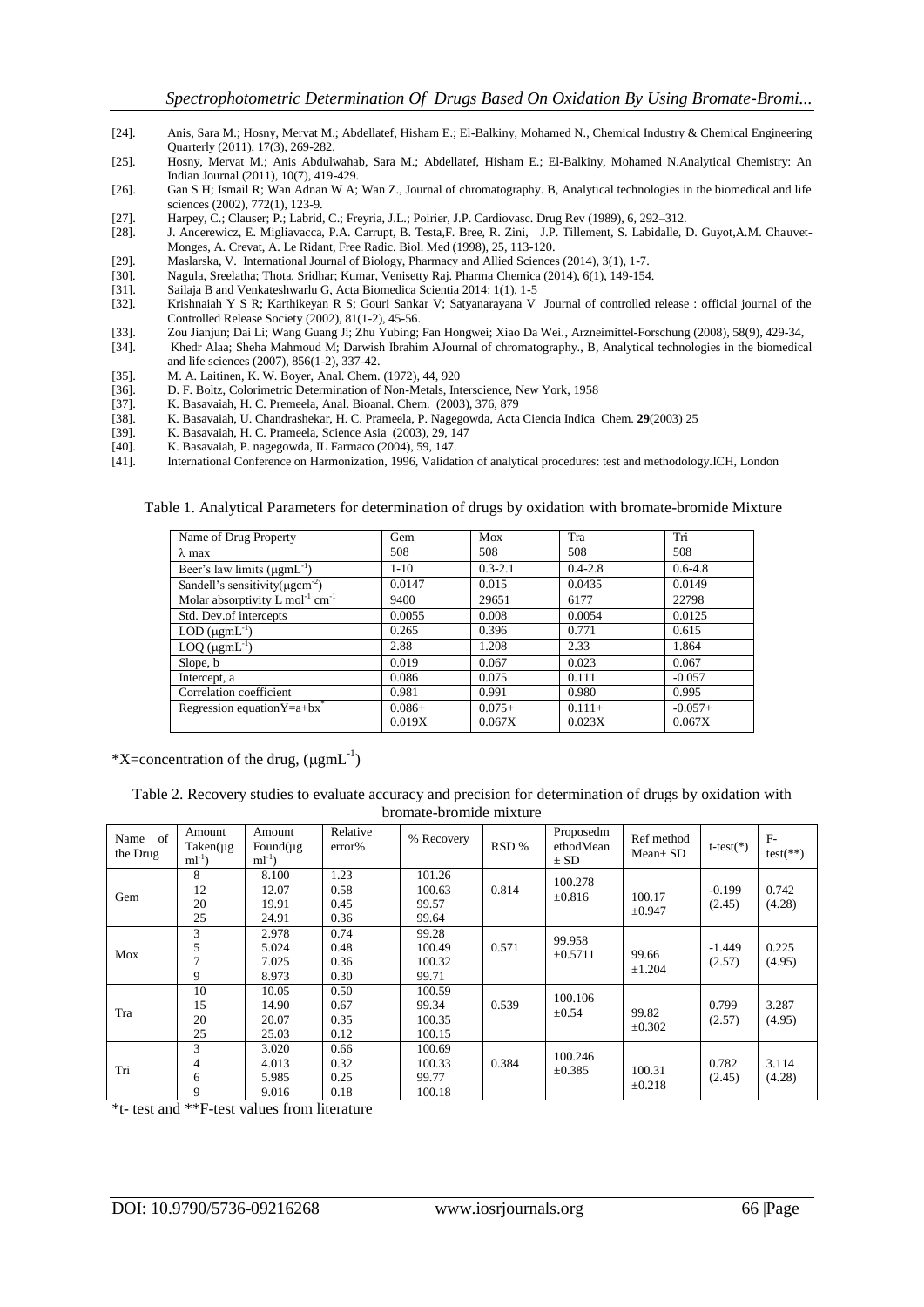| Name<br>of<br>theDrug | Amount<br>ml<br>$Taken(\mu g)$ | Amount<br>Found( $\mu$ g ml <sup>-1</sup> ) | Relative<br>error %          | % Recovery                           | <b>RSD</b><br>$\%$ | ProposedmethodMean<br>$\pm$ SD | Refmethod<br>$Mean \pm SD$ | t-test<br>$(*)$    | F-test<br>$(**)$ |
|-----------------------|--------------------------------|---------------------------------------------|------------------------------|--------------------------------------|--------------------|--------------------------------|----------------------------|--------------------|------------------|
| Gem                   | 6<br>10<br>15<br>20            | 6.06<br>10.07<br>14.88<br>20.09             | 0.99<br>0.71<br>0.81<br>0.43 | 101<br>100.72<br>99.191<br>100.42    | 0.798              | 100.34<br>$\pm 0.798$          | 99.65<br>$\pm 0.636$       | 0.316<br>(2.45)    | 1.574<br>(4.95)  |
| Mox                   | $\overline{2}$<br>4<br>6<br>8  | 2.019<br>3.978<br>5.912<br>8.026            | 0.94<br>0.55<br>1.49<br>0.32 | 100.96<br>99.417<br>98.532<br>100.32 | 1.062              | 99.81<br>±1.059                | 97.3<br>$\pm 0.837$        | $-0.326$<br>(2.57) | 1.603<br>(4.95)  |
| Tra                   | 8<br>12<br>16<br>20            | 7.946<br>11.91<br>16.07<br>20.07            | 0.68<br>0.78<br>0.42<br>0.35 | 99.319<br>99.223<br>100.42<br>100.35 | 0.646              | 99.828<br>$\pm 0.645$          | 99.89<br>$\pm 0.401$       | 0.658<br>(2.45)    | 3.036<br>(4.95)  |
| Tri                   | 3<br>5<br>9                    | 3.021<br>5.018<br>7.017<br>9.017            | 0.70<br>0.36<br>0.24<br>0.19 | 100.69<br>100.35<br>100.24<br>100.18 | 0.227              | 100.37<br>$\pm 0.228$          | 99.82<br>$\pm 0.153$       | 0.629<br>(2.57)    | 2.228<br>(4.95)  |

Table 3. Application of praposed method for the analysis of studied drugs in pharmaceutical formulation by oxidation with bromate-bromide mixture

\*t- test and \*\*F-test values from literature





Fig.1. Gemifloxacin Fig.2. Moxifloxacin





Fig.3. Tramadol Fig.4. Trimetazidine